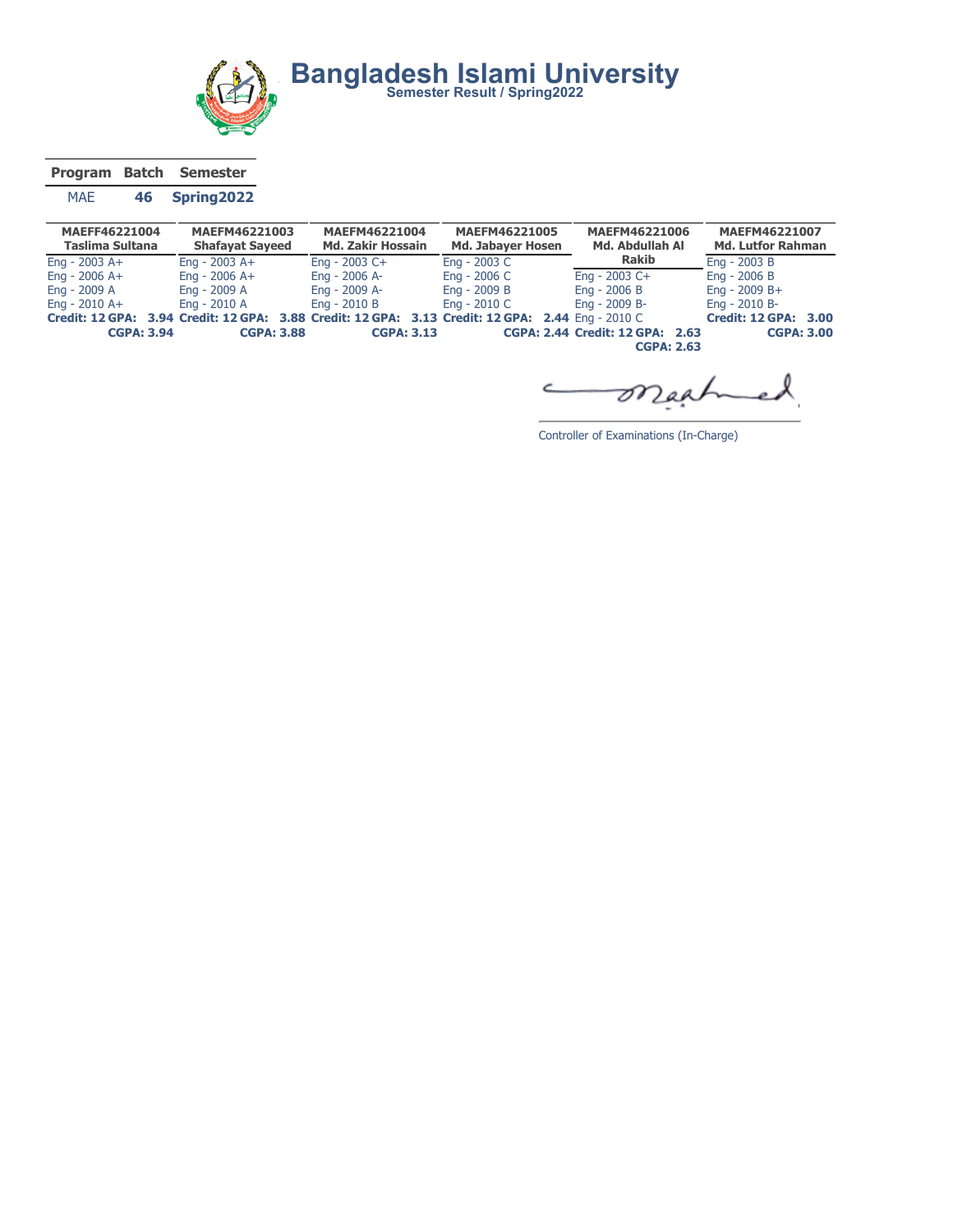

## Program Batch Semester

## MAE 44 Spring2022

| MAEFF44212003<br><b>Esmat jahan Rima</b>         | MAEFF44212004<br><b>Samsun Nahar</b>             |    |
|--------------------------------------------------|--------------------------------------------------|----|
| Eng - 2003 A-                                    | $Enq - 2003 B +$                                 | En |
| Eng - 2006 A                                     | $Enq - 2006 B +$                                 | En |
| Eng - 2009 A                                     | Eng - 2009 A-                                    | En |
| Eng - 2010 A-                                    | $Enq - 2010 B +$                                 | En |
| <b>Credit: 12 GPA: 3.63</b><br><b>CGPA: 3.58</b> | <b>Credit: 12 GPA: 3.31</b><br><b>CGPA: 3.44</b> | Cr |
|                                                  |                                                  |    |

MAEFM44212001 Md. Abu Talha Eng - 2003 C+ Eng - 2006 B Eng - 2009 B+ Eng - 2010 B-Credit: 12 GPA: 2.88 CGPA: 2.88

つ

Controller of Examinations (In-Charge)